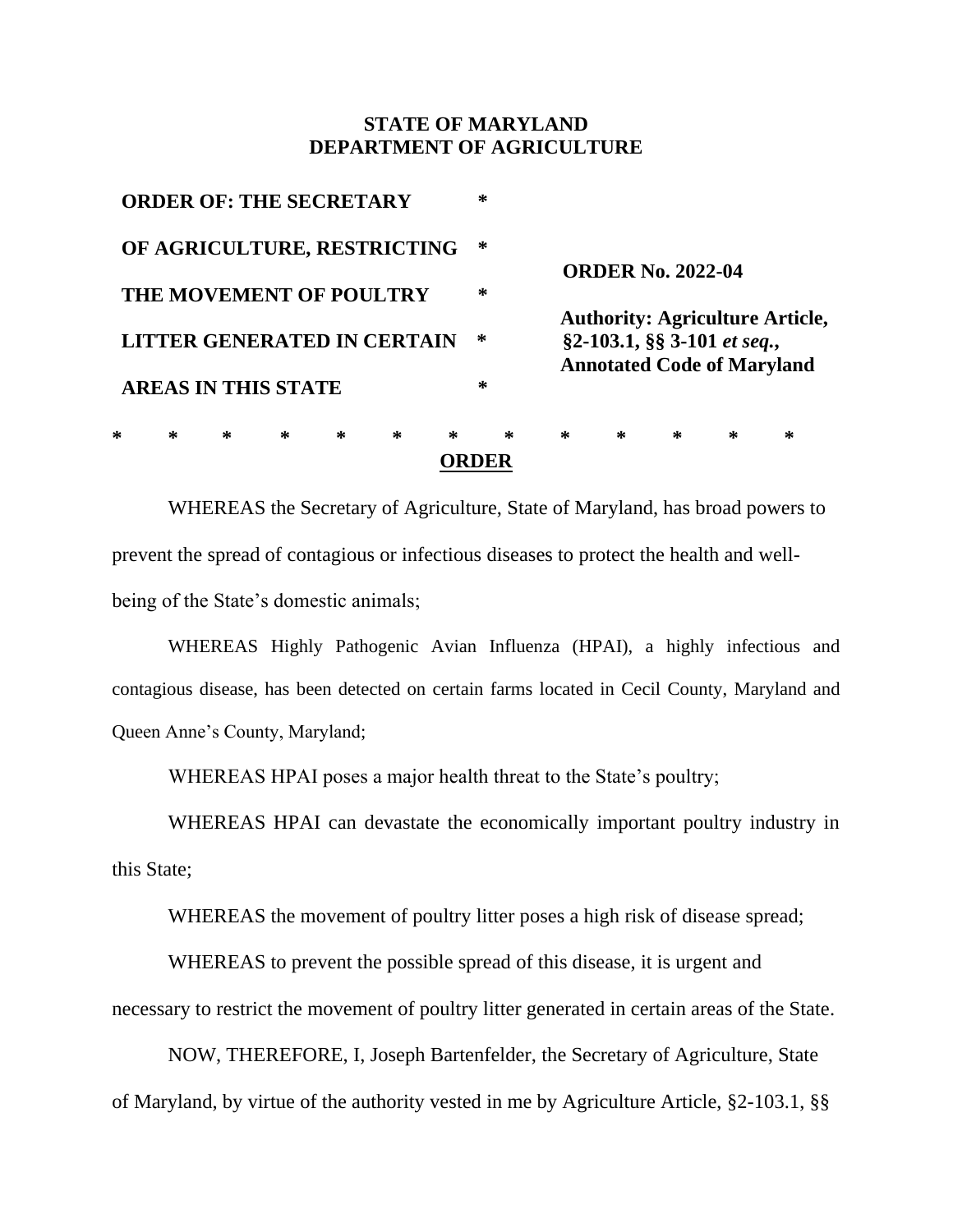3-101 through 3-119, Annotated Code of Maryland, on this 9th day of March, 2022, hereby issue this Order, subject to the terms, conditions, and restrictions as follows:

A. Terms defined. For the purposes of this amended Order, the following additional terms have the meanings indicated:

(1) "Person" means an owner or operator of a poultry farm within the Restricted Area.

(2) "Poultry Production Area" means the immediate area in and around the chicken houses and manure storage structures on a poultry farm.

(3) "Restricted Area" includes Cecil County, Maryland, Kent County, Maryland and portions of Queen Anne's County, Maryland and Caroline County, Maryland; and more specifically includes the area beginning in Queen Anne's County, Maryland that is:

(a) North of Maryland Route 287;

(b) North of Maryland Route 313 from Goldsboro, Maryland to Ingleside, Maryland; and

(c) North of Maryland Route 19 from Ingleside, Maryland to Church Hill, Maryland.

B. Restricting the Movement of Poultry Litter.

(1) An owner or operator of a farm that is located in the Restricted Area may not send or transport poultry litter produced on that farm to another farm or receive poultry litter from another farm.

(2) A person may not deliver poultry litter produced on farms either within or outside the Restricted Area to a farm within the Restricted Area for any purpose including, but not limited to, the application to land or an alternative use.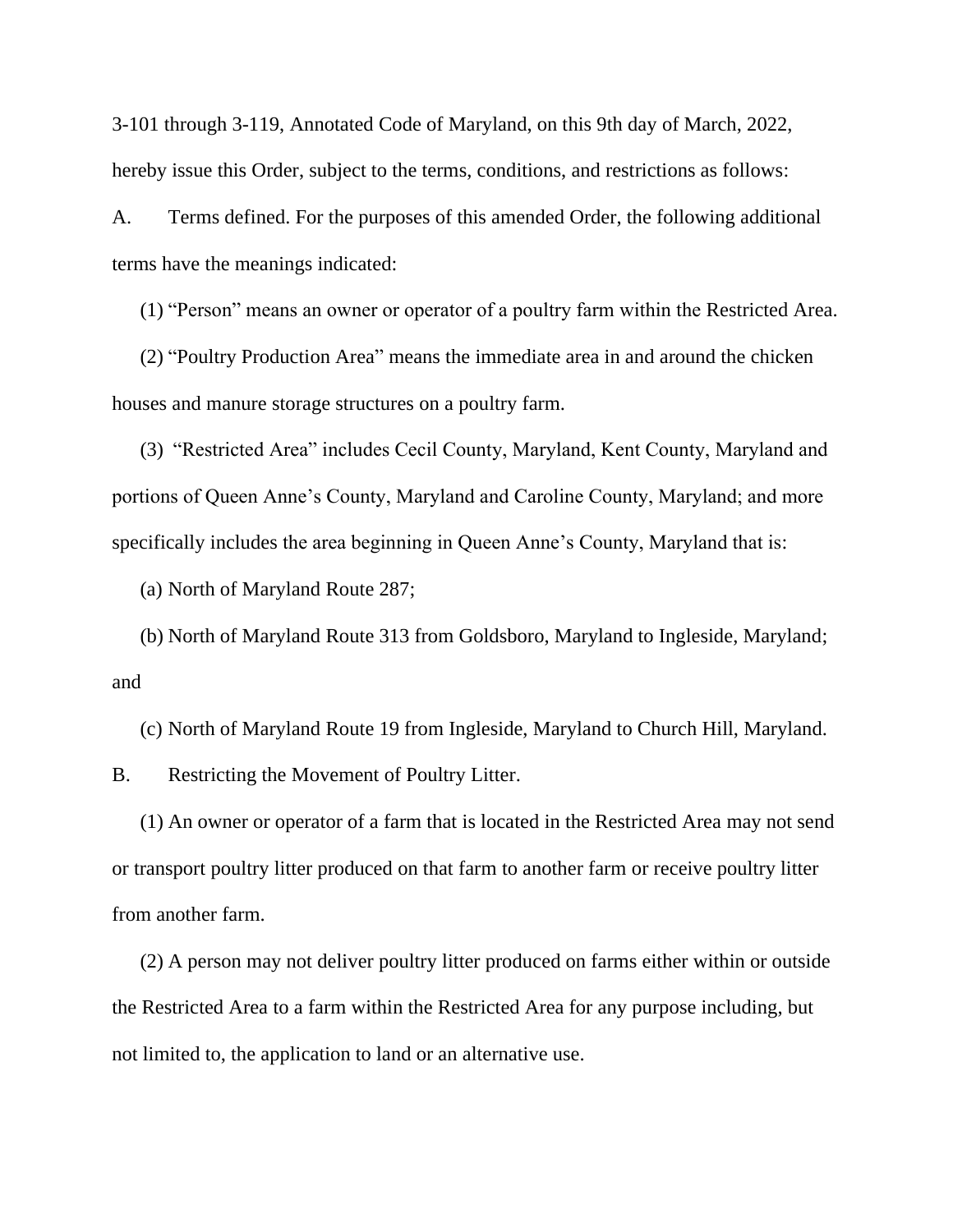(3) An owner or operator of a poultry farm that is located in the Restricted Area may not move poultry litter from the farm's Poultry Production Area.

(4) For existing stockpiles of poultry litter in fields on farms within the Restricted Area (i.e., those stockpiles that predate the effective date of this Order), the owner or operator of a farm may broadcast the litter on these same fields. However, the owner or operator of a farm may not create any new stockpile of poultry litter on the farm for this purpose or any other purpose.

(5) A person transporting poultry litter produced on farms outside the Restricted Area may continue to transport this litter on roads located within the Restricted Area to locations outside the Restricted Area. The person, however, may not stop at any farm located within the Restricted Area.

C. Duration. This Order takes effect immediately and shall be effective through August 8, 2022. If the danger of additional disease has not passed before this date, the duration of this Order may be extended. If the danger of additional disease has passed before this date, the Order may be rescinded before August 8, 2022.

D. Violations. Any person who violates the requirements of this quarantine order is subject to (1) criminal penalties as provided in Agriculture Article, §§ 12-101 *et seq*., Annotated Code of Maryland; and (2) administrative penalties up to \$10,000 as provided in Agriculture Article, § 3-116, Annotated Code of Maryland.

E. Enforcement. As provided in Agriculture Article, § 3-106(c), Annotated Code of Maryland, any sheriff, deputy sheriff, or law enforcement officer is ordered to assist in